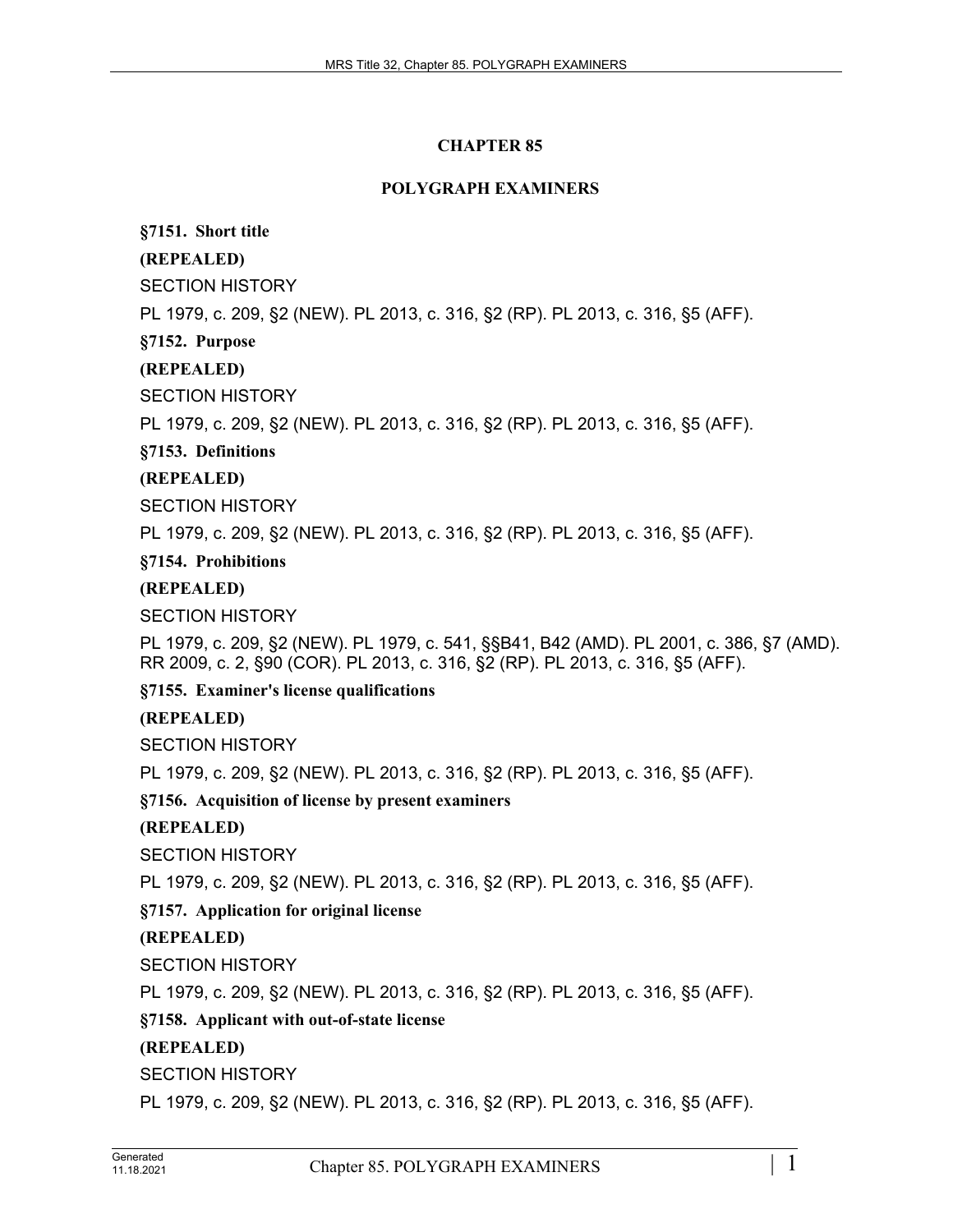**§7159. Internship license**

**(REPEALED)**

SECTION HISTORY

PL 1979, c. 209, §2 (NEW). PL 2013, c. 316, §2 (RP). PL 2013, c. 316, §5 (AFF).

**§7160. Termination and renewal of examiner's license**

# **(REPEALED)**

SECTION HISTORY

PL 1979, c. 209, §2 (NEW). PL 2013, c. 316, §2 (RP). PL 2013, c. 316, §5 (AFF).

**§7161. Refusal; suspension; revocation; grounds**

**(REPEALED)**

SECTION HISTORY

PL 1979, c. 209, §2 (NEW). PL 1999, c. 547, §B78 (AMD). PL 1999, c. 547, §B80 (AFF). PL 2013, c. 316, §2 (RP). PL 2013, c. 316, §5 (AFF).

**§7162. Violation by one examiner or trainee not to affect employer**

# **(REPEALED)**

SECTION HISTORY

PL 1979, c. 209, §2 (NEW). PL 2013, c. 316, §2 (RP). PL 2013, c. 316, §5 (AFF).

**§7163. Application of Administrative Procedure Act**

#### **(REPEALED)**

SECTION HISTORY

PL 1979, c. 209, §2 (NEW). PL 2013, c. 316, §2 (RP). PL 2013, c. 316, §5 (AFF).

**§7164. Surrender of license**

**(REPEALED)**

SECTION HISTORY

PL 1979, c. 209, §2 (NEW). PL 2013, c. 316, §2 (RP). PL 2013, c. 316, §5 (AFF).

# **§7165. Jurisdiction over nonresidents**

**(REPEALED)**

SECTION HISTORY

PL 1979, c. 209, §2 (NEW). PL 2013, c. 316, §2 (RP). PL 2013, c. 316, §5 (AFF).

# **§7166. Limitations on uses in employment**

# **(REPEALED)**

SECTION HISTORY

PL 1979, c. 209, §2 (NEW). PL 2013, c. 316, §2 (RP). PL 2013, c. 316, §5 (AFF).

**§7167. Penalties**

# **(REPEALED)**

SECTION HISTORY

PL 1979, c. 209, §2 (NEW). PL 2013, c. 316, §2 (RP). PL 2013, c. 316, §5 (AFF).